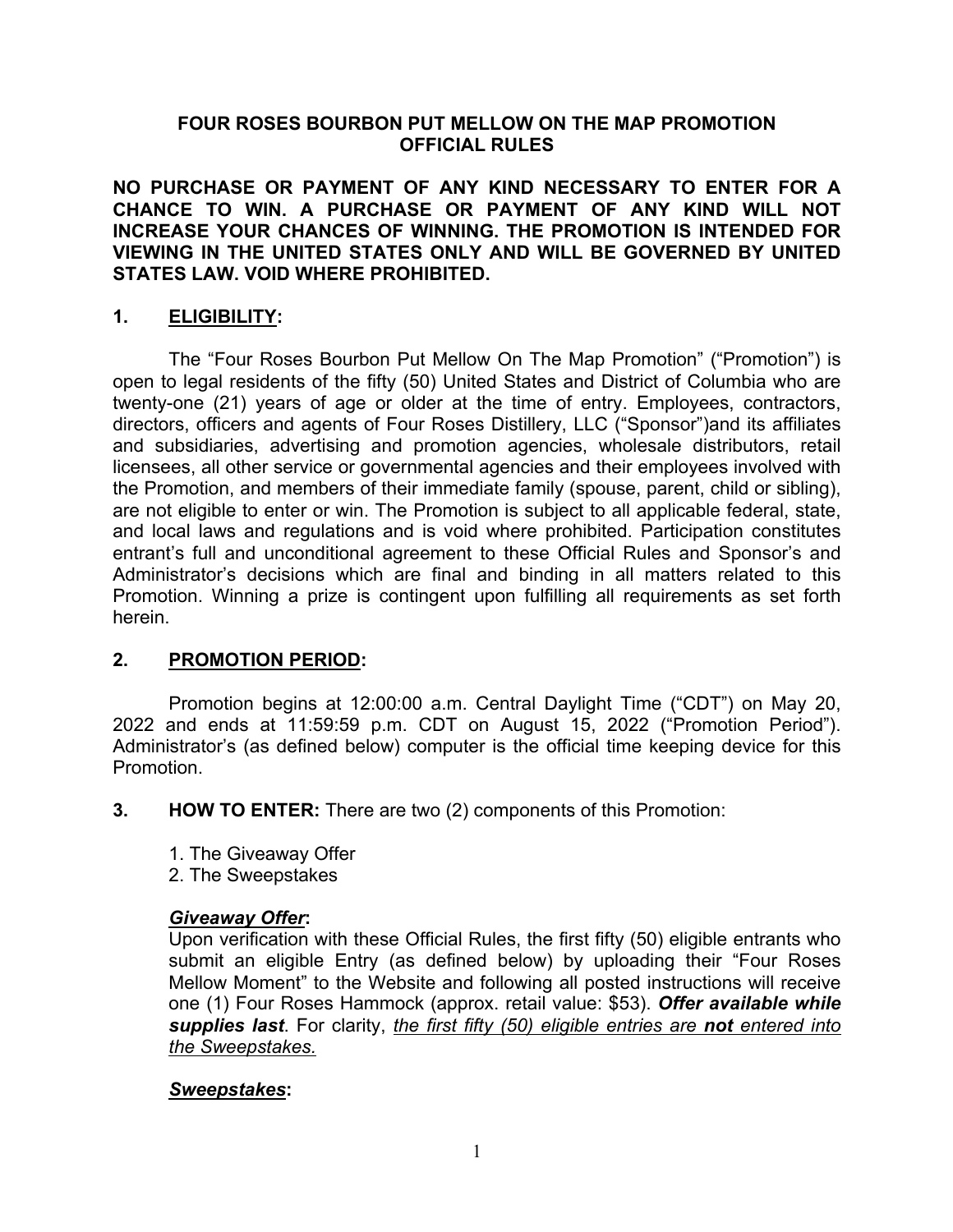There are two (2) ways to enter the Sweepstakes portion of the Promotion:

(a) Internet: Visit www.FourRosesMellowMap.com ("Website") and follow the online instructions to: (1) upload a valid picture showing a "mellow moment" of where you like to enjoy Four Roses Bourbon; and (2) complete online registration ("Registration"); or

(b) QR Code: Use your smart phone or other web-enabled device with data plan to scan the Promotion quick response ("QR") code featured on signs or promotional materials at participating stores with the QR read application already installed on your phone. You will be directed to the Website. Follow the online instructions to: (1) upload a valid picture showing a "mellow moment" of where you'd like to enjoy Four Roses Bourbon; and (2) complete online registration ("Registration").

Proof of scanning QR codes does not constitute proof of completion or submission of an entry. To scan a QR code, participants must have a smart phone or other web-enabled device with a camera feature and/or QR scanner application and *entry via the QR code method may incur standard message or data charges from their wireless service provider for each message sent and received*. If you do not have a QR reader already installed on your phone, type 'QR reader' in your mobile device's application store search field to find available QR readers for your smart phone or other web-enabled device. You will receive a response which will contain a link to download a QR reader for your specific device. Check with your wireless service provider for details on these and other applicable charges. Participants are solely responsible for any such wireless charges. Not all wireless carriers participate.

Entries submitted in compliance with the foregoing and all other terms in these Official Rules are hereafter "Entries" or, individually, an "Entry." By completing all the above steps during the Promotion Period, you will receive one (1) Entry into the drawing for the Promotion.

For all Entries: Automated entries are prohibited, and any use of automated devices will cause disqualification. Entrants may not enter with multiple email addresses nor use any other device or artifice to enter multiple times or as multiple entrants. Any entrant who attempts to enter with multiple email addresses under multiple identities or uses any device or artifice to register multiple times will be disqualified and forfeits all prizes won, in Sponsor's sole discretion. Multiple entrants are not permitted to share the same email address. Should multiple users of the same email account enter the Promotion and a dispute thereafter arise regarding the identity of the entrant, the authorized account holder of said email account at the time of entry will be considered an entrant, and must comply with these Official Rules. The authorized account subscriber is the natural person who is assigned the email address by the ISP or other organization responsible for assigning email addresses. Potential winner may be required to show proof of being the authorized account subscriber.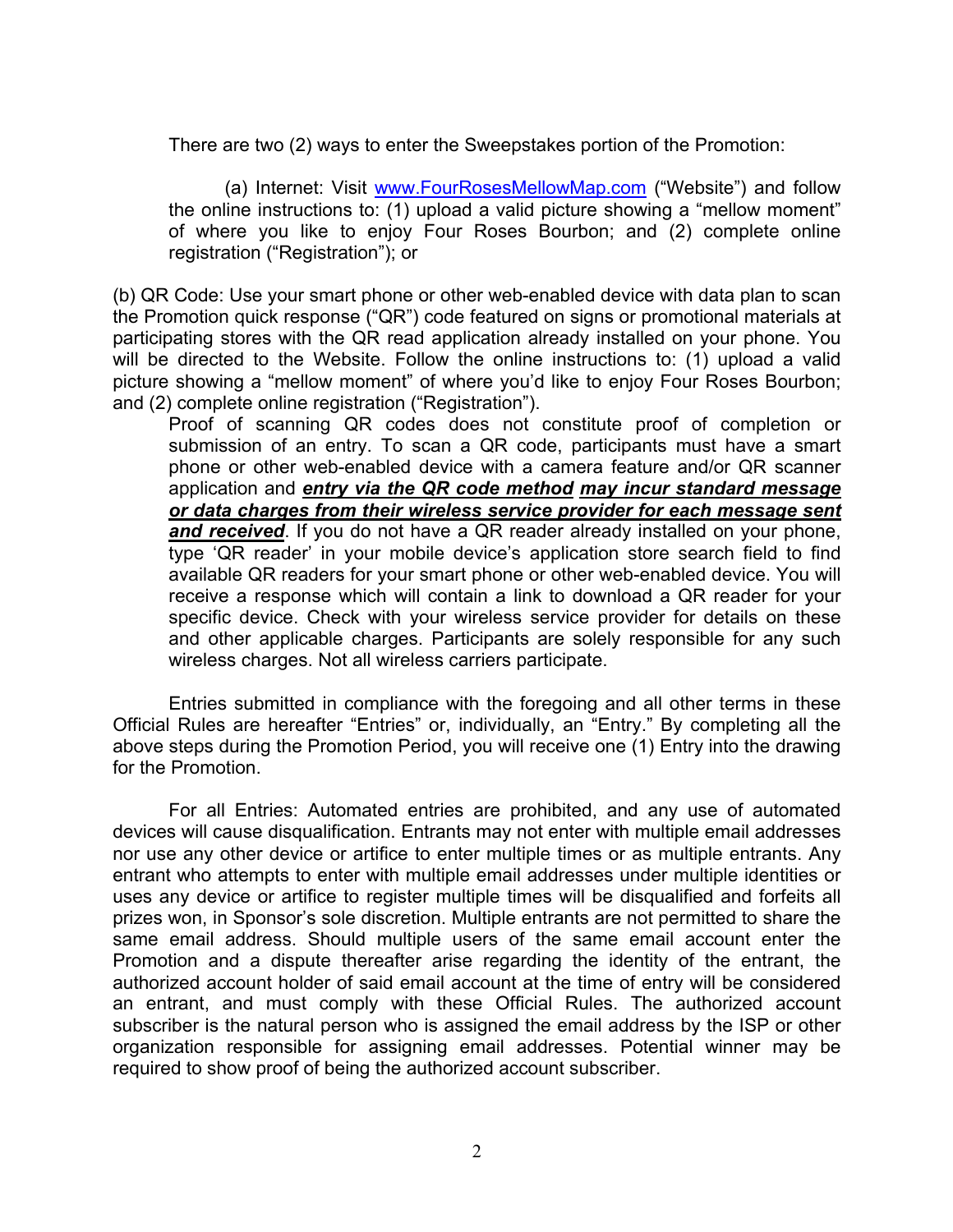If participating with a mobile phone or other web-enabled device and using your wireless carrier's network, *standard data charges from your wireless carrier may*  **apply**. Check with your wireless service provider for details on these and any other applicable charges. Participants are solely responsible for any such wireless charges.

See Appendix A for additional Entry Guidelines & Prohibited Content (the "Guidelines"), attached hereto and incorporated by reference. By entering, each entrant represents and warrants that the Entry complies with these Official Rules and the Guidelines set for the in Appendix A. Sponsor reserves the right, but not the obligation, to review any Entry for violation of these Official Rules and may, at its sole discretion, reject, delete, or otherwise exclude an Entry for any reason, including without limitation, if the Entry contains any Prohibited Content (as defined in Appendix A) or any other commentary or material which Sponsor, in its sole discretion, deems inappropriate.

#### **4. SWEEPSTAKES DRAWING:**

Potential winners will be selected in a random drawing to be held on or about August 16, 2022 from among all eligible entries received by Administrator, whose decisions are final in all matters relating to this Promotion. Administrator will select a maximum of thirty-five (35) potential Sweepstakes winners. Odds of winning depend on the number of eligible entries received during the Promotion Period.

#### **5. PROMOTION WINNER NOTIFICATION:**

All prizes will be awarded. Potential winners will be notified by email or phone call and will be required to respond to the notification within forty-eight (48) hours indicating whether they can accept the prize. If a potential winner does not respond to the notification within the forty-eight (48) hour time period, prize will be forfeited and an alternate potential winner will be randomly selected. Any alternate potential winner selected will also be required to respond to the notification within the time frame stated above.

Potential winners may be required to complete, sign, and return an affidavit of eligibility and liability and, unless prohibited by law, publicity release to Sponsor or Sponsor's representative within seventy-two (72) hours of prize acceptance. Subject to verification of eligibility and compliance with the terms of these Official Rules, including verification that the winner is twenty-one (21) years of age or older, the potential winner will be declared an official winner of the Promotion. If Sponsor cannot verify that the potential winner is twenty-one (21) years of age or older prior to winner notification, then the potential winner will be disqualified and an alternate potential winner will be randomly selected (time permitting).

In the event of noncompliance within any stated time period, the prize will be forfeited and an alternate potential winner will be randomly selected. Any alternate potential winner selected will also be required to adhere to the time periods described herein. Any prize notification or prize returned to the Sponsor or its agencies as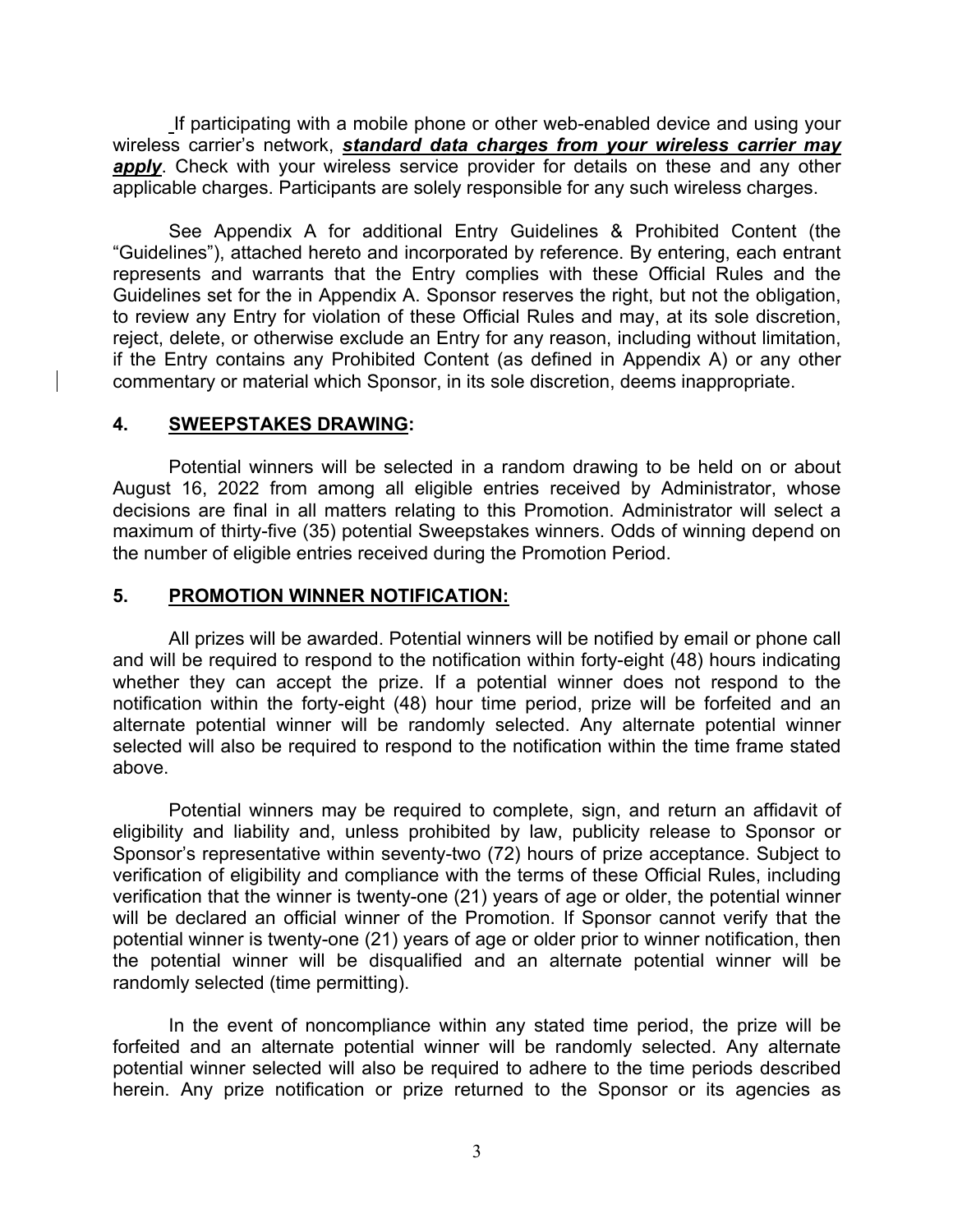undeliverable will result in disqualification and the awarding of that prize to an alternate potential winner.

Released Parties (as defined below) are not responsible for suspended or discontinued Internet, wireless, or land-line phone service or a change in an entrant's email, phone number or mailing address which may result in a potential winner not receiving initial prize notification or his/her prize information.

A PARTICIPANT IS NOT A WINNER OF ANY PRIZE UNLESS AND UNTIL SPONSOR OR ADMINISTRATOR HAS COMPLETED THEIR VERIFICATION OF PARTICIPANT'S ELIGIBILITY.

### **6. PRIZE DETAILS:**

Giveaway Offer Prizes: The first fifty (50) participants who submit a valid Entry will receive a Four Roses Hammock. Approximate Retail Value ("ARV") is \$53.00. If participants cannot accept the prize as specified by Sponsor, prize will be forfeited and may be awarded to an alternate winner at Sponsor's sole discretion. Total ARV of all Giveaway Offer prizes is \$2,650.00. Any difference between stated value and actual value will not be awarded.

Sweepstakes Prizes (35 total): Each verified Winner will receive a "Four Roses Destination Kit". Kit to include a water bottle, collapsible shot glass, hat, lapel pin, Powerbank, and tattoo. Items in pack are subject to change. ARV is \$53.00. If participants cannot accept the prize as specified by Sponsor, prize will be forfeited and may be awarded to an alternate winner at Sponsor's sole discretion. Total ARV of all Sweepstakes prizes is \$1,855.00. Any difference between stated value and actual value will not be awarded.

Limit one (1) Giveaway Offer prize per person and one (1) Sweepstakes prize per person. Prize is non-transferable and no cash equivalent or substitution of prize is offered, except at the sole discretion of Sponsor. If a prize or any portion thereof cannot be awarded for any reason, Sponsor reserves the right to substitute prize with another prize of equal or greater value. Prize winner will be solely responsible for all federal, state and/or local taxes, and for any other fees or costs associated with the prizes they receive, regardless of whether it, in whole or in part, is used.

### **7. PUBLICITY and LICENSE GRANTS:**

By entering, you will and hereby do grant to Sponsor a perpetual, irrevocable, exclusive, worldwide, royalty-free, sub-licensable, freely assignable license to reproduce your Entry and to otherwise use, exploit, copy, modify, adapt, edit, publish and display the Entry in any form, manner, venue, media or technology now known or later developed for any and all purposes, including, without limitation, for purposes of commercial or trade purposes, advertising, and promotion as Sponsor and its licensees or assignees determine, without further compensation, notification, or permission.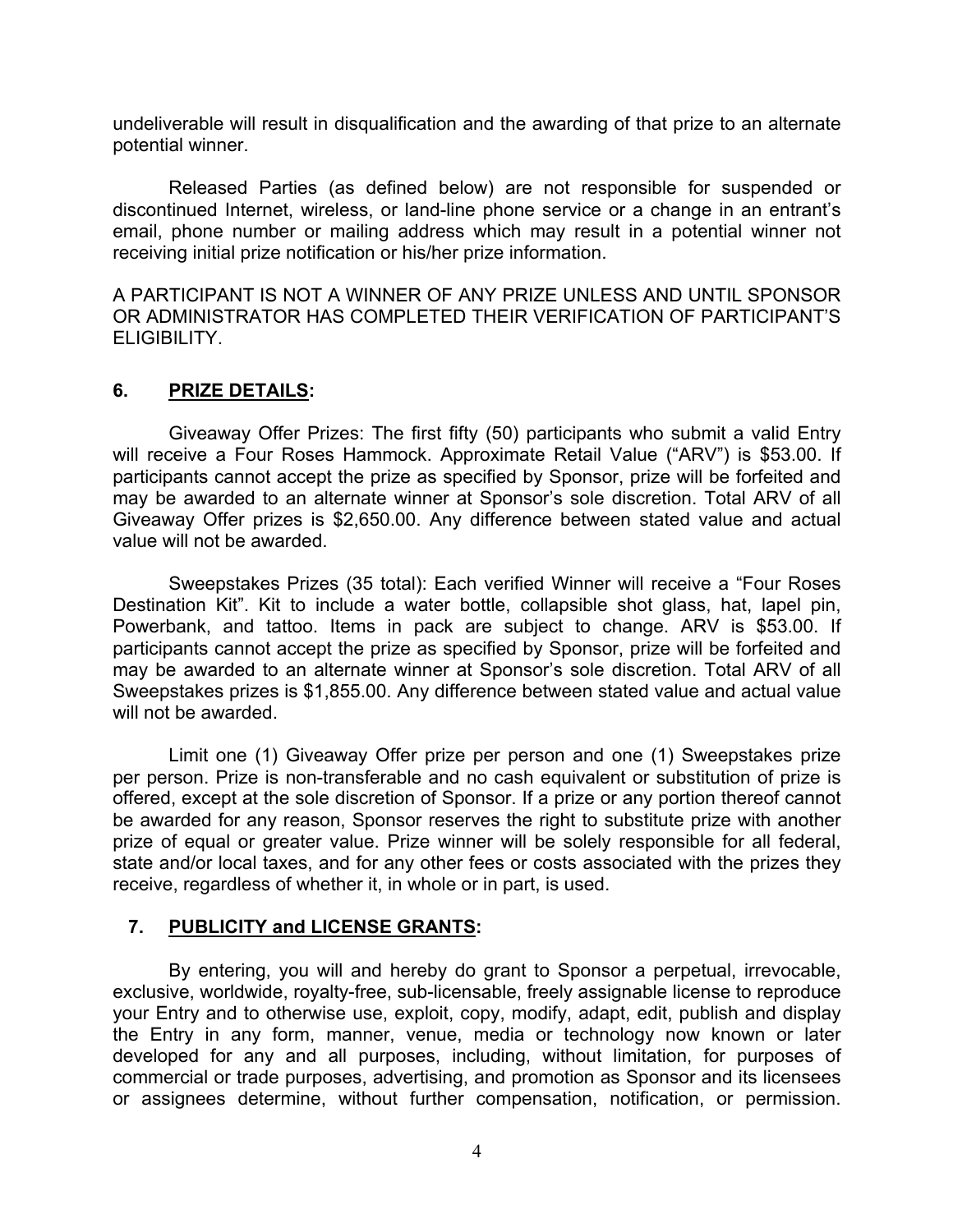Further, by entering, you hereby waive any moral rights you may have in any Entry in favor of the Sponsor.

By submitting your Entry you also grant to Sponsor the worldwide, perpetual, irrevocable, fully sub-licensable, and freely transferable right, but not the obligation, to use any and all names, identities, titles, likenesses, distinctive appearances, physical likenesses, images, portraits, pictures, photographs (whether still or moving), screen personas, voices, vocal styles, statements, gestures, mannerisms, personalities, performance characteristics, biographical data, signatures, and any other indicia or imitations of identity or likeness listed, provided, referenced, or otherwise contained in the Entry and/or image (all attributes, collectively, per person, a "Persona") for purposes of advertising and trade, in any format, medium, or technology now known or later developed without further notice, approval, or compensation, unless prohibited by law.

#### **8. RELEASE and INDEMNIFICATION:**

By entering the Promotion, participants agree to release, discharge, and hold harmless Sponsor, Administrator and each of their respective directors, officers, employees, agents, affiliates, subsidiaries, agencies, and assigns (collectively, the "Released Parties")from all losses, damages, rights, claims and actions of any kind resulting from, arising out of, or relating to, your Entry, your participation in this Promotion or any Promotion-related activities and the acceptance and use, misuse, or possession of any prize awarded hereunder (including, without limitation, any misrepresentation made by you in connection with the Promotion; any non-compliance by you with these Official Rules; claims brought by persons or entities other than the parties to these Official Rules arising from or related to your involvement with the Promotion; acceptance, possession, misuse or use of any prize or participation in any Promotion-related activity or participation in this Promotion; any malfunction, error or other problem arising in connection with the collection, processing, or retention of Entry information; or any typographical or other error in the printing, offering or announcement of any winner). The foregoing includes, without limitation, any claim for personal injury, property loss or damage, or death arising in any way in connection with the Promotion.

If Sponsor's or Administrator's use of your Entry causes Sponsor or Administrator to be subject to a claim by any third party (including, but not limited to, a claim of infringement), you agree to indemnify and hold harmless the Released Parties, and all persons acting by, through, under, or in concert with them, against any and all damages, costs, judgments and expenses (including reasonable attorney's fees) which the Released Parties (or any one of them) may incur as a result of the use of your Entry.

### **9. GENERAL CONDITIONS:**

BY PARTICIPATING IN THE PROMOTION, PARTICIPANTS ACKNOWLEDGE AND AGREE THAT EVERYTHING REGARDING THIS PROMOTION, INCLUDING THE PRIZE(S), ARE PROVIDED "AS IS" AND THAT SPONSOR MAKES NO REPRESENTATIONS OR WARRANTIES OF ANY KIND, EXPRESS OR IMPLIED, ABOUT THE PRIZE(S) AND SPONSOR HEREBY DISCLAIMS ALL SUCH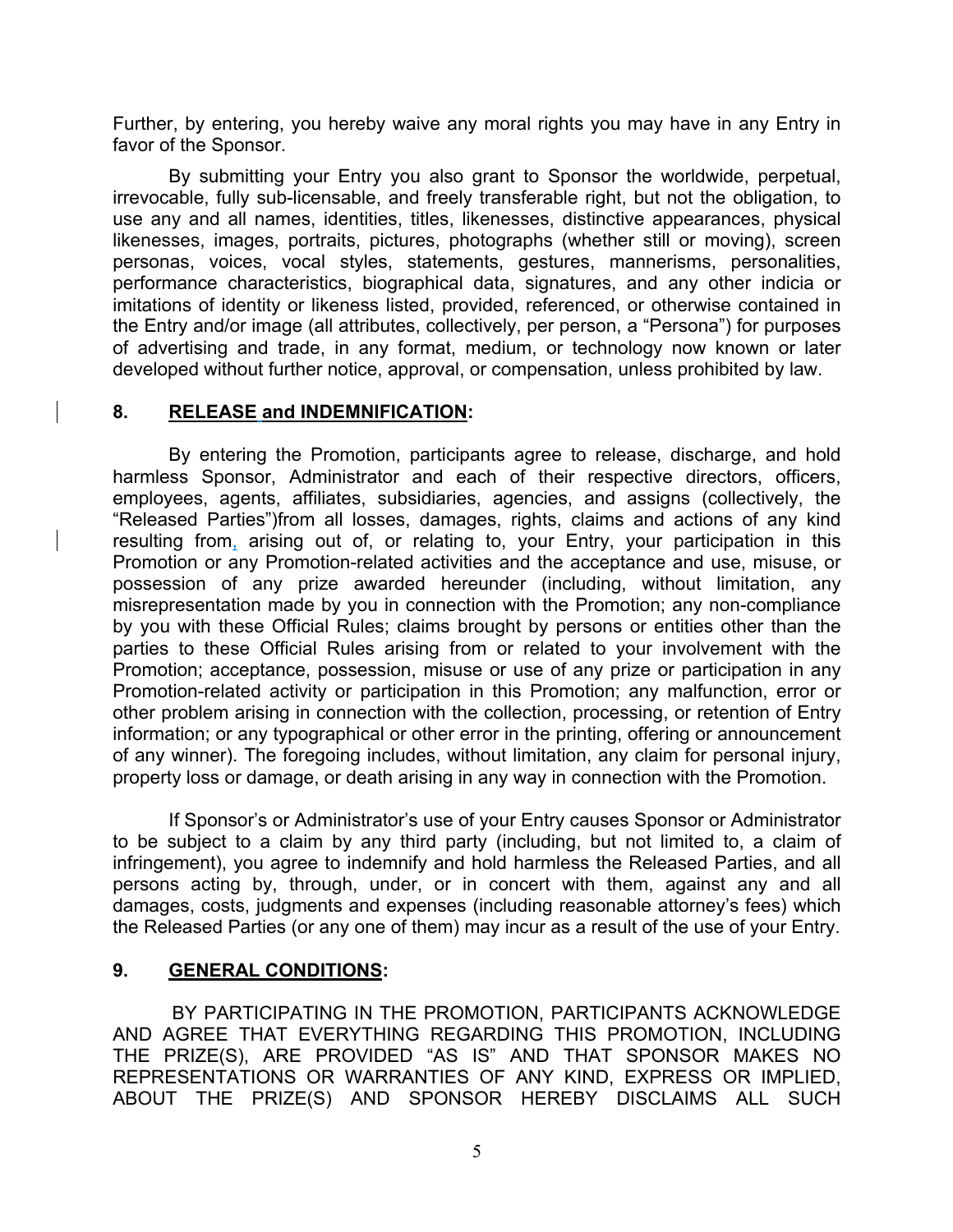WARRANTIES, INCLUDING, BUT NOT LIMITED TO, ANY IMPLIED WARRANTIES OF MERCHANTABILITY OR FITNESS FOR A PARTICULAR PURPOSE. (BECAUSE SOME STATES DO NOT ALLOW THE EXCLUSION OR LIMITATION OF CERTAIN IMPLIED WARRANTIES, THE ABOVE LIMITATION MAY NOT APPLY TO YOU. IN SUCH STATES, THE LIABILITY OF THE RELEASED PARTIES IS LIMITED TO THE FULLEST EXTENT PERMITTED BY SUCH STATE LAW.)

The Released Parties are not responsible for lost, late, misdirected, unintelligible, returned or undelivered Entries, telephone calls, text messages, email, or for lost, interrupted or unavailable satellite, network, server, Internet Service Provider (ISP), Website, or other connections availability, accessibility or traffic congestion, miscommunications, failed computer, network, telephone, satellite or cable hardware or software or lines, or technical failure, or jumbled, scrambled, delayed or misdirected transmissions, computer hardware or software malfunctions, failures or difficulties, or other errors of any kind whether human, mechanical, electronic or network. Persons who tamper with or abuse any aspect of this Promotion or Website, or act in violation of the Official Rules, or act in any manner to threaten or abuse or harass any person, or violate Website's terms of service, as solely determined by the Sponsor or Administrator, will be disqualified. Released Parties are not responsible for any incorrect or inaccurate information whether caused by Website users, tampering, hacking, or by any of the programming or equipment associated with or used in this Promotion, and assumes no responsibility for any errors, omission, deletion, interruption or delay in operation or transmission or communication line failure, theft or destruction or unauthorized website access. Any use of robotic, macro, automatic, programmed or like entry methods will void all such Entries, and may subject that entrant to disqualification. Released Parties are not responsible for injury or damage to participant's or any other person's computer or property related to or resulting from participating in this Promotion. Should any portion of Promotion be, in the Sponsor's or Administrator's sole opinion, compromised by virus, worms, bugs, unauthorized human intervention or other causes which, in the sole opinion of the Sponsor, corrupt or impair administration, security, fairness or proper play of this Promotion, or submission of Entries, Sponsor and Administrator reserve the right at their sole discretion to suspend, modify or terminate the Promotion, and randomly select the winner from among the valid Entries received prior to action taken, or otherwise as may be deemed fair and equitable by the Sponsor. In the event of a dispute regarding the identity of an online entrant, the authorized subscriber of the email account used to enter will be deemed to be the entrant and must comply with these rules. The authorized account subscriber is the natural person who is assigned the email address by the ISP or other organization responsible for assigning email addresses. All materials submitted become the property of Four Roses Distillery, LLC and will not be returned. SOME JURISDICTIONS DO NOT ALLOW THE LIMITATION OR EXCLUSION OF LIABILITY FOR INCIDENTAL, CONSEQUENTIAL, OR OTHER DAMAGES.

### **10. GOVERNING LAW & ARBITRATION:**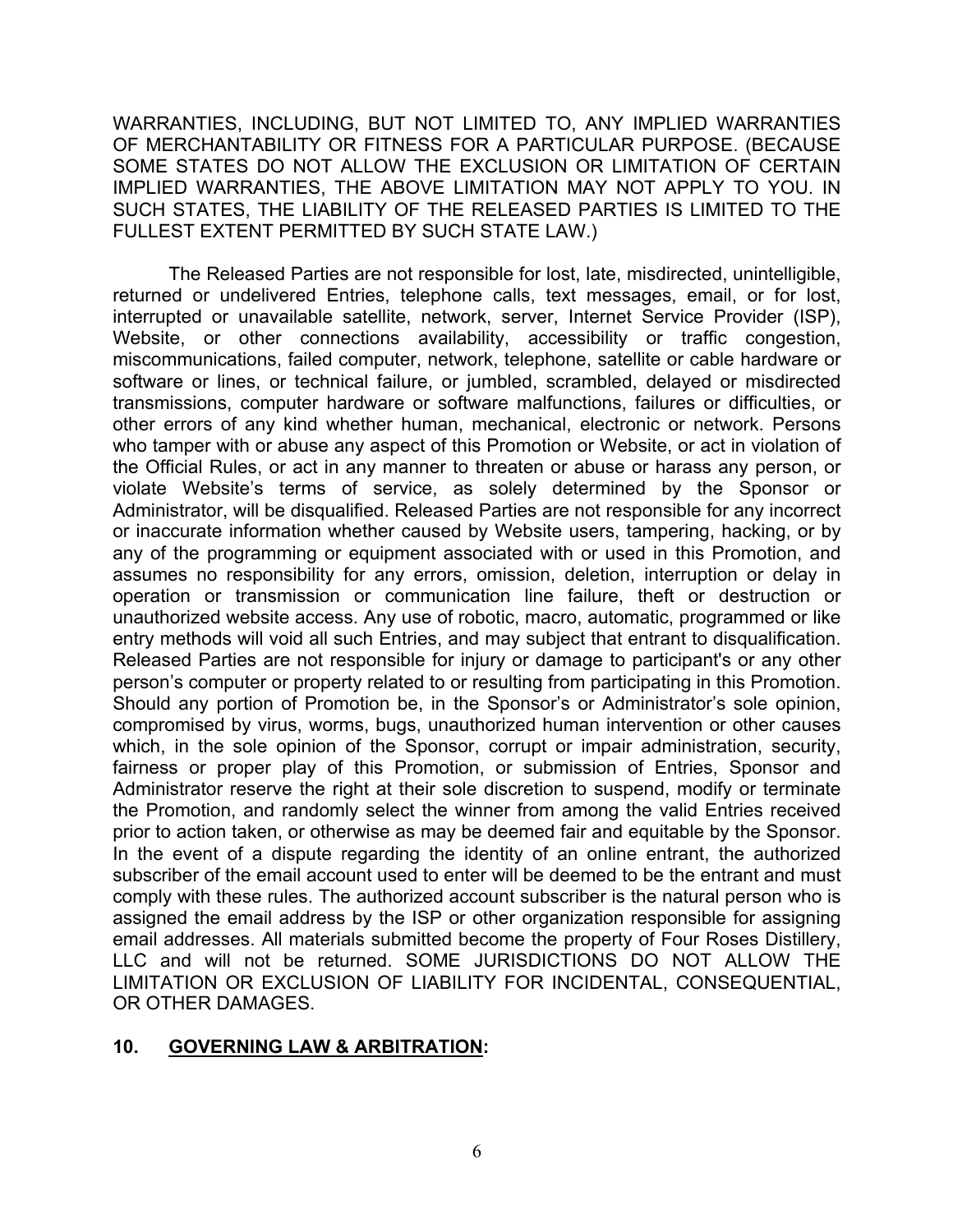All issues and questions concerning the construction, validity, interpretation and enforceability of these Official Rules, or the rights and obligations of the entrant, Administrator and Sponsor in connection with the Promotion, or any claim or dispute that has arisen or may arise between you, Administrator and Sponsor, shall be governed by, and construed in accordance with, the laws of the Commonwealth of Kentucky without giving effect to any choice of law or conflict of law rules. Any legal suit, action, or proceeding arising out of or relating to the Sweepstakes or these Official Rules shall be instituted exclusively in the federal courts of the United States of America or the courts of the Commonwealth of Kentucky, in each case located in the City of Louisville or County of Anderson, and each party irrevocably submits to the exclusive jurisdiction of such courts in any such legal suit, action, or proceeding

### **11. PRIVACY POLICY:**

Submission of contact information in connection with this Promotion (whether or not required), including without limitation, mailing address, phone number, and/or email address, constitutes permission for Sponsor or Administrator to use entrant's personal information for purposes of administration of the Promotion. All information entrants provided will be used in accordance with Sponsor's Privacy Policy. (https://fourrosesbourbon.com/privacy-policy). Entrant also may opt-in to be added to Sponsor's customer database and to permit Sponsor to contact them in the future for promotional and other reasons. Entrants may opt-out of receiving such communications as set forth in Sponsor's Privacy Policy or as provided within any such marketing materials (e.g., using the "Unsubscribe" feature provided in the footer of Sponsor's emails).

If you are verified as a prize winner, you acknowledge and agree that your first name, last initial, city and state will be included in a publicly available winner's list.

### **12. SPONSOR:**

Four Roses Distillery, LLC, 1224 Bonds Mill Road, Lawrenceburg, KY 40342.

## **13. ADMINISTRATOR:**

Rio Creative, 16630 Old Chesterfield Road, Chesterfield, MO 63017.

### **14. WINNER'S LIST:**

For the names of the winners, hand-print your name and complete address on a 3" x 5" card and mail to Four Roses Bourbon Put Mellow on the Map Winners List Request, 16630 Old Chesterfield Road, Chesterfield, MO 63017, for receipt by September 16, 2022.

© 2022 Four Roses Distillery LLC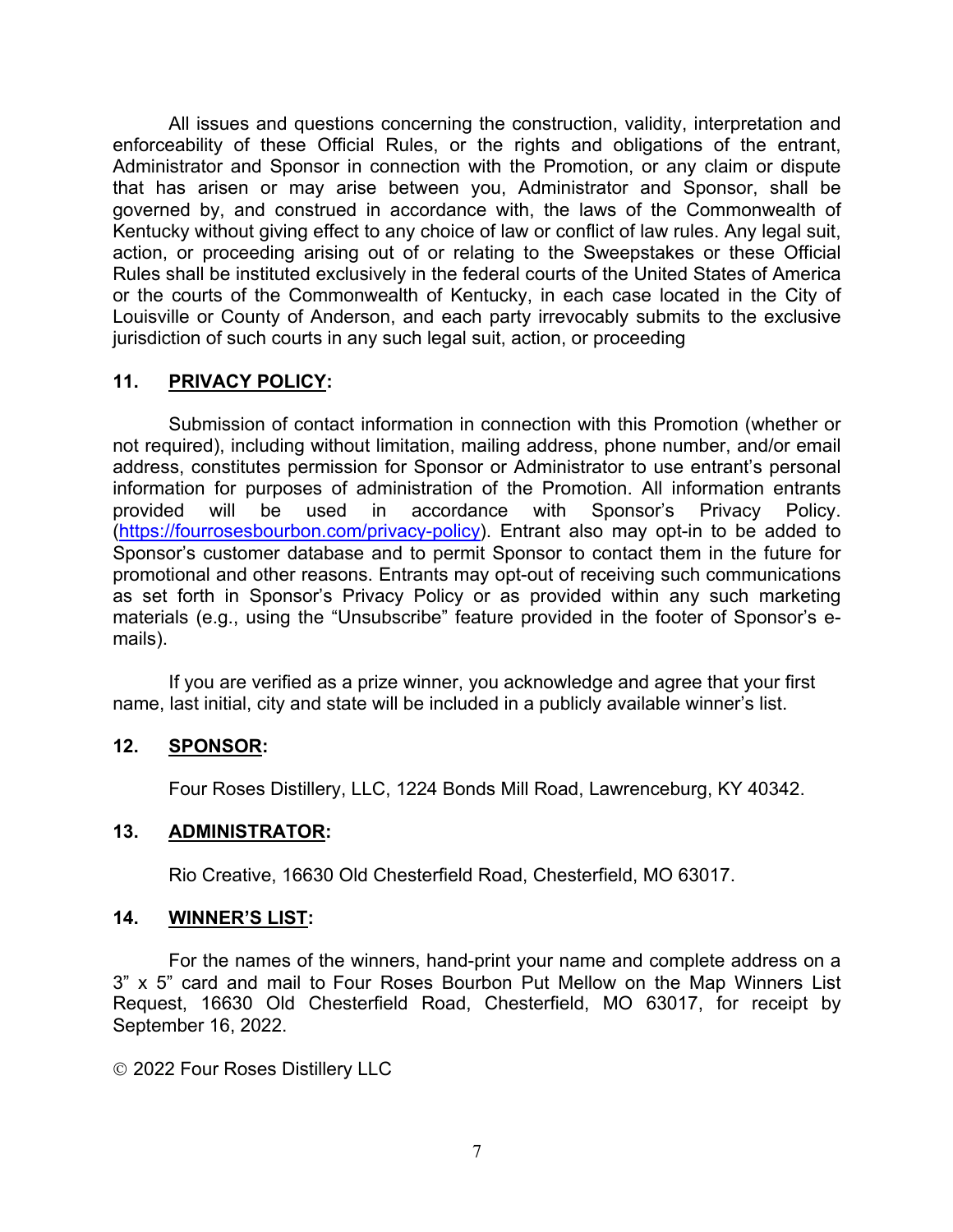# **APPENDIX A**

#### **ENTRY SUBMISSION GUIDELINES & PROHIBITED CONTENT**

Entries must meet the following requirements:

- Entries cannot defame, misrepresent or contain disparaging remarks about Sponsor or its products, or other people, products or companies or communicate messages or images inconsistent with the positive images and/or goodwill to which Sponsor wishes to associate.
- Sponsor shall have full right and power to copy, publish, broadcast, display, distribute, use, edit, translate, alter, combine with other material, reuse and adapt any or all portions of the Entries in any way and for any purpose whatsoever, at any time, now or in the future, in any media now known or hereafter devised throughout the World in any manner whatsoever and for any purpose.
- Entries cannot (a) be sexually explicit or suggestive, violent or derogatory of any ethnic, racial, gender, religious, professional or age group, profane or pornographic, contain nudity or any materially dangerous activity; (b) promote the excessive or irresponsible consumption of alcohol, or promote illegal use of alcohol, drugs, tobacco, firearms/weapons (or the use of any of the foregoing), any activities that may appear unsafe or dangerous or any particular political agenda or message; (c) be obscene or offensive, endorse any form of hate or hate group; (d) contain an image of anyone under 21 years of age; (e) contain trademarks, logos or trade dress owned by others, or advertise or promote any brand or product of any kind (other than Four Roses Bourbon products) without permission, or contain any personal identification, such as license plate numbers, personal names, email addresses or street addresses; (f) contain trademarked, copyrighted, or other proprietary materials owned by others without permission; (g) contain materials embodying the names, likenesses or other indicia identifying any person, living or dead, without permission; (h) refer to or depict any names, logos or readily recognizable features of a retailer of alcohol beverages (such as a grocery store, convenience store, restaurant, bar, or any other retail location that sells alcohol beverages); or (i) depict, and cannot itself be in, violation of any law.
- Each participant warrants and represents that the Entry: (a) is his/her original work, (b) has not been previously published; (c) has not received previous awards; and (d) does not infringe upon the copyrights, trademarks, rights of privacy, publicity or other intellectual property or other rights of any person or entity;
- Any participant whose Entry includes likenesses of third parties or contains elements not owned by the participant (such as, but not limited to, depictions of persons, buildings, trademarks or logos) must be able to provide legal releases